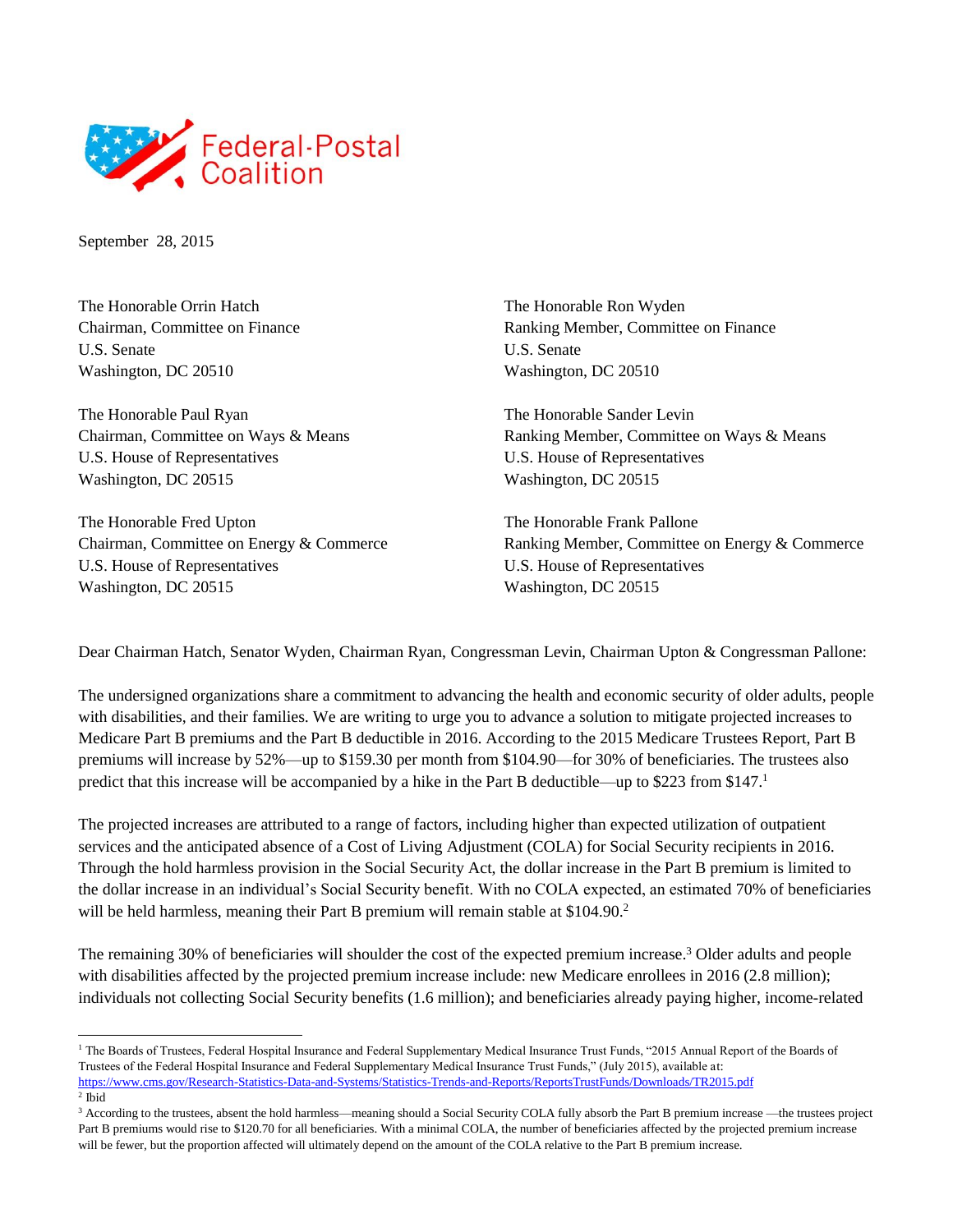premiums (3.1 million). Nine million beneficiaries dually eligible for Medicare and Medicaid are also subject to the higher premiums and state Medicaid programs will bear this cost.<sup>4</sup> We are also very concerned that there may be insufficient allocations for the low-income Qualified Individual (QI) program, recently made permanent in the *Medicare Access and CHIP Reauthorization Act of 2015,* to cover the unanticipated premium increases for these beneficiaries with incomes between 120-135% of poverty.

Unlike the 2016 Part B premium projections, the estimated increase in the Part B deductible will affect all Medicare beneficiaries. The beneficiaries who would be most significantly affected by the deductible increase include those enrolled in traditional Medicare with no supplemental coverage (such as a Medigap plan or employer-sponsored retiree coverage) and those whose supplemental coverage does not cover the Part B deductible. In 2013, an estimated 8.5 million beneficiaries had only traditional Medicare or lacked first-dollar supplemental coverage through Medigap or an employer-sponsored plan.<sup>5</sup> These individuals will shoulder the expense of a higher deductible, as will State Medicaid programs responsible for dually eligible beneficiaries. Similarly, consumers that purchase Medigap plans may bear this expense in the form of higher Medigap premiums, as may retirees and their employer sponsors.

We are deeply concerned by the projected Part B premium and deductible increases, most notably for current and newly eligible beneficiaries living on low- and fixed incomes. In 2014, half of the Medicare population lived on annual incomes of \$24,150 or less.<sup>6</sup> Newly enrolled Medicare beneficiaries, those not collecting Social Security benefits—many of whom are retired public servants—and State Medicaid programs should not be expected to carry the burden of paying for increased costs in Part B through higher premiums and cost sharing.

Working alongside the U.S. Department of Health and Human Services (HHS), we urge you to advance a solution that will significantly lessen the projected Part B premium and deductible increases in 2016. Congress should support HHS' ability to mitigate the premium and deductible increases, including reconsidering the amount beneficiaries contribute to the Supplementary Medical Insurance Trust Fund and the amount of funds that are allocated to the Trust Fund reserve. HHS needs flexibility to implement a variety of proposed solutions, including calculating the deductible using the 2016 projected premium before application of the hold harmless, rather than using the premium after the hold harmless is applied. As you consider options, we also encourage you to consider prior, bipartisan legislation, the *Medicare Premium Fairness Act of 2009.* This bill effectively extended the hold harmless to all Medicare beneficiaries and passed the U.S. House of Representatives with an overwhelming bipartisan majority.

Importantly, we ask that you consider options in the spirit of this proposal that would shield beneficiaries from the unintended consequences resulting from the application of the hold harmless provision. Specifically, no beneficiary should be forced to pay more than they otherwise would simply because some beneficiaries are afforded critical protections against reductions in their Social Security checks. As the annual Medicare open enrollment period nears, from October 15 to December 7, we urge you to take swift action to protect beneficiaries from the Part B premium and deductible increases. Access to information about Part B costs is critically important to the decision-making process for older adults and people with disabilities as they consider their 2016 coverage options.

Sincerely,

l

AARP AFL-CIO Alliance for Retired Americans

<sup>4</sup> P. Galewitz, "Good News, Bad News In Medicare Trustees Report," *Kaiser Health News* (July 23, 2015), available at[: http://khn.org/news/good-news-bad](http://khn.org/news/good-news-bad-news-in-medicare-trustees-report/)[news-in-medicare-trustees-report/](http://khn.org/news/good-news-bad-news-in-medicare-trustees-report/)

<sup>5</sup> Estimate based on an analysis from data included in the following report: AHIP, "Trends in Medigap Enrollment and Coverage Options, 2013," (November 2014), available at[: http://www.ahip.org/Epub/Trends-in-Medigap-Enrollment-2013/](http://www.ahip.org/Epub/Trends-in-Medigap-Enrollment-2013/) 

<sup>6</sup> Jacobson, G., Swoope, C., Neuman, T., and K. Smith, "Income and Assets of Medicare Beneficiaries, 2014 – 2030," (September 2015), available at: <http://kff.org/medicare/issue-brief/income-and-assets-of-medicare-beneficiaries-2014-2030/>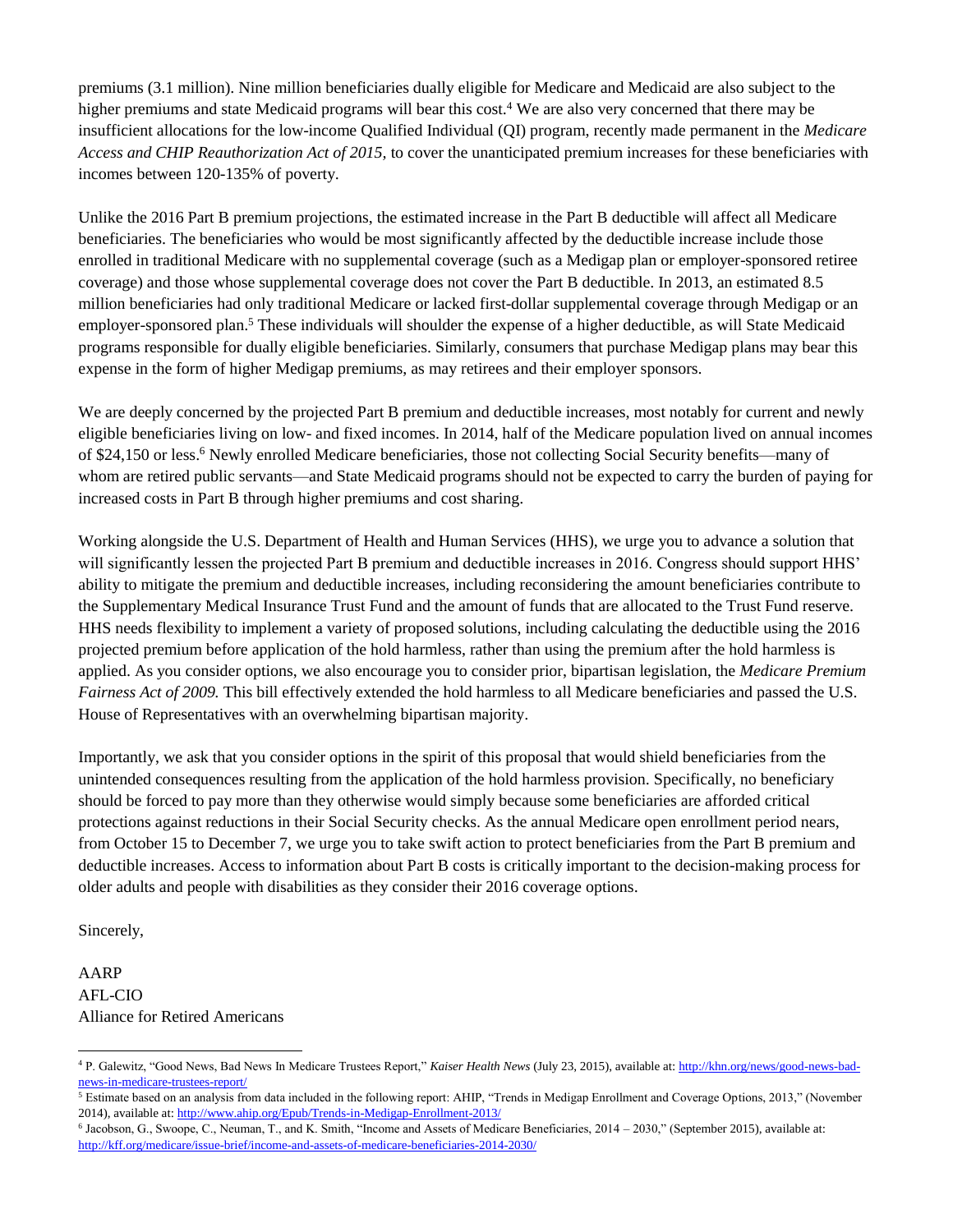America's Health Insurance Plans (AHIP) American Association on Health and Disability American Federation of State, County and Municipal Employees (AFSCME) American Postal Workers Union American Society on Aging Blue Cross Blue Shield Association (BCBSA) B'nai B'rith International Brain Injury Association of America Caring Across Generations Center for Medicare Advocacy, Inc. Dialysis Patient Citizens Families USA Federal Managers Association Federally Employed Women International Association for Indigenous Aging International Union, United Automobile, Aerospace & Agricultural Implement Workers of America (UAW) Justice in Aging Lakeshore Foundation Lupus Foundation of America Medicaid Health Plans of America (MHPA) Medicare Rights Center Military Officers Association of America (MOAA) National Academy of Elder Law Attorneys (NAELA) National Active and Retired Federal Employees Association (NARFE) National Adult Protective Services Association National Association of Federal Veterinarians (NAFV) National Association of Government Employees (NAGE) National Association of Letter Carriers National Association of Postal Supervisors National Association of Postmasters of the US National Council of Social Security Management Associations (NCSSMA) National Council on Aging (NCOA) National Education Association (NEA) National Postal Mail Handlers Union National Respite Coalition National Rural Letter Carriers Association National Treasury Employees Union (NTEU) National Weather Service Employees Organization (NWSEO) Organization for Professional Employees of the U. S. Department of Agriculture OWL—The Voice of Women 40+ Paralyzed Veterans of America Patent Office Professional Association (POPA) Professional Aviation Safety Specialists (PASS) Professional Managers Association (PMA) Senior Executives Association (SEA) Social Security Works Strengthen Social Security Coalition The Arc of the United States The Jewish Federations of North America